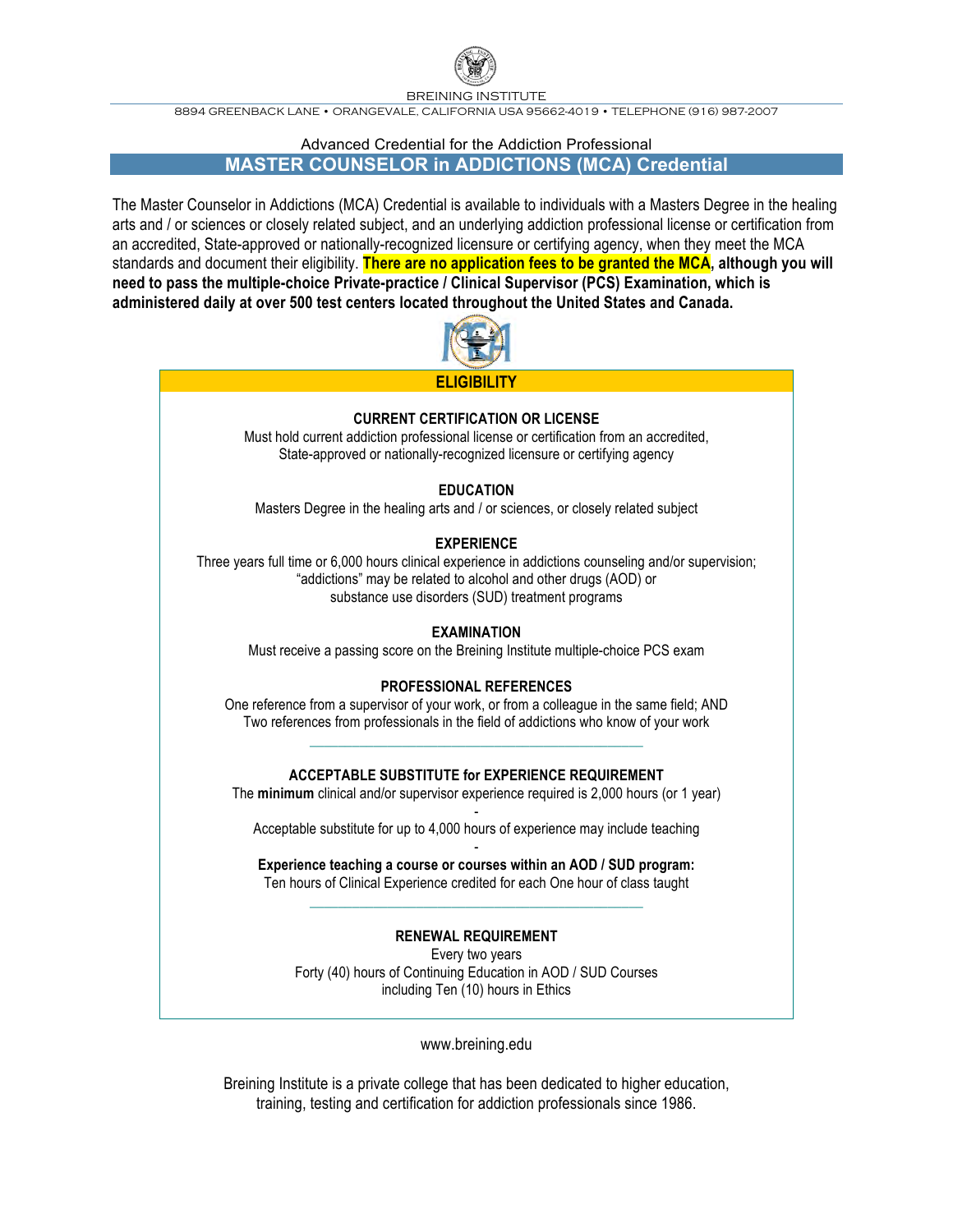

**MASTER COUNSELOR in ADDICTIONS (MCA) Credential** 

|      |                         | Breining Institute · 8894 Greenback Lane · Orangevale, California USA 95662-4019 · Telephone (916) 987-2007 · Facsimile (916) 987-8823                                                                                            |  |  |  |  |  |                                |  |                                                  |  |  |      |        |  |
|------|-------------------------|-----------------------------------------------------------------------------------------------------------------------------------------------------------------------------------------------------------------------------------|--|--|--|--|--|--------------------------------|--|--------------------------------------------------|--|--|------|--------|--|
|      |                         | SECTION 1. Please type or print all of your information clearly. Incomplete applications will not be processed.                                                                                                                   |  |  |  |  |  |                                |  |                                                  |  |  |      |        |  |
|      |                         |                                                                                                                                                                                                                                   |  |  |  |  |  |                                |  |                                                  |  |  |      |        |  |
|      | <b>First Name</b>       |                                                                                                                                                                                                                                   |  |  |  |  |  |                                |  |                                                  |  |  |      |        |  |
|      |                         |                                                                                                                                                                                                                                   |  |  |  |  |  |                                |  |                                                  |  |  |      |        |  |
|      |                         |                                                                                                                                                                                                                                   |  |  |  |  |  |                                |  |                                                  |  |  |      |        |  |
|      | Middle Name             |                                                                                                                                                                                                                                   |  |  |  |  |  |                                |  |                                                  |  |  |      |        |  |
|      |                         |                                                                                                                                                                                                                                   |  |  |  |  |  |                                |  |                                                  |  |  |      |        |  |
|      | Last Name               |                                                                                                                                                                                                                                   |  |  |  |  |  |                                |  |                                                  |  |  |      |        |  |
|      |                         |                                                                                                                                                                                                                                   |  |  |  |  |  |                                |  |                                                  |  |  |      |        |  |
|      |                         | Address (Number, Street, Apartment or Suite Number)                                                                                                                                                                               |  |  |  |  |  |                                |  |                                                  |  |  |      |        |  |
|      |                         |                                                                                                                                                                                                                                   |  |  |  |  |  |                                |  |                                                  |  |  |      |        |  |
| City |                         |                                                                                                                                                                                                                                   |  |  |  |  |  |                                |  |                                                  |  |  |      |        |  |
|      |                         |                                                                                                                                                                                                                                   |  |  |  |  |  |                                |  |                                                  |  |  |      |        |  |
|      | State (or Province)     |                                                                                                                                                                                                                                   |  |  |  |  |  |                                |  | USA Zip Code                                     |  |  |      |        |  |
|      |                         |                                                                                                                                                                                                                                   |  |  |  |  |  |                                |  |                                                  |  |  |      |        |  |
|      |                         |                                                                                                                                                                                                                                   |  |  |  |  |  |                                |  |                                                  |  |  |      |        |  |
|      |                         | Country (other than USA)                                                                                                                                                                                                          |  |  |  |  |  |                                |  | <b>Country Code</b>                              |  |  |      |        |  |
|      |                         |                                                                                                                                                                                                                                   |  |  |  |  |  |                                |  |                                                  |  |  |      |        |  |
|      |                         | Primary Telephone Number (including Area Code)                                                                                                                                                                                    |  |  |  |  |  |                                |  | Secondary Telephone Number (including Area Code) |  |  |      |        |  |
|      |                         |                                                                                                                                                                                                                                   |  |  |  |  |  |                                |  |                                                  |  |  |      |        |  |
|      |                         | Cell Number (including Area Code)                                                                                                                                                                                                 |  |  |  |  |  |                                |  | Facsimile Number (including Area Code)           |  |  |      |        |  |
|      |                         |                                                                                                                                                                                                                                   |  |  |  |  |  |                                |  |                                                  |  |  |      |        |  |
|      | E-mail Address          |                                                                                                                                                                                                                                   |  |  |  |  |  |                                |  |                                                  |  |  |      |        |  |
|      |                         |                                                                                                                                                                                                                                   |  |  |  |  |  |                                |  |                                                  |  |  |      |        |  |
|      |                         |                                                                                                                                                                                                                                   |  |  |  |  |  |                                |  |                                                  |  |  |      |        |  |
|      | <b>Web Site Address</b> |                                                                                                                                                                                                                                   |  |  |  |  |  |                                |  |                                                  |  |  |      |        |  |
|      |                         | SECTION 2. This information is for verification purposes. Please print your information clearly.                                                                                                                                  |  |  |  |  |  |                                |  |                                                  |  |  |      |        |  |
|      |                         |                                                                                                                                                                                                                                   |  |  |  |  |  |                                |  |                                                  |  |  |      |        |  |
|      |                         | Social Security Number (last 4 numbers only)                                                                                                                                                                                      |  |  |  |  |  | Date of Birth (Month-Day-Year) |  |                                                  |  |  | Male | Female |  |
|      |                         |                                                                                                                                                                                                                                   |  |  |  |  |  |                                |  |                                                  |  |  |      |        |  |
|      |                         | <b>SECTION 3. REQUIRED DOCUMENTATION.</b>                                                                                                                                                                                         |  |  |  |  |  |                                |  |                                                  |  |  |      |        |  |
|      | <b>EDUCATION</b>        | □ Documentation of Masters degree in the healing arts and / or sciences, or closely related subject                                                                                                                               |  |  |  |  |  |                                |  |                                                  |  |  |      |        |  |
|      | <b>EXPERIENCE</b>       |                                                                                                                                                                                                                                   |  |  |  |  |  |                                |  |                                                  |  |  |      |        |  |
|      |                         | □ Clinical Experience documentation: Use one "Section 5" page for each employer or volunteer agency.<br>□ Clinical Experience Substitute documentation, if applicable: Use one "Section 6" page for each educational institution. |  |  |  |  |  |                                |  |                                                  |  |  |      |        |  |
|      | <b>REFERENCES</b>       |                                                                                                                                                                                                                                   |  |  |  |  |  |                                |  |                                                  |  |  |      |        |  |
|      |                         | □ Three Professional References: Use one "Section 7" page for each reference. Be sure to include one supervisor and two other references.                                                                                         |  |  |  |  |  |                                |  |                                                  |  |  |      |        |  |
|      |                         | CODE OF ETHICS<br>□ Signed Code of Ethics: Sign and date the Code of Ethics located at the "Section 8" page.                                                                                                                      |  |  |  |  |  |                                |  |                                                  |  |  |      |        |  |
|      | PHOTOGRAPH              |                                                                                                                                                                                                                                   |  |  |  |  |  |                                |  |                                                  |  |  |      |        |  |
|      |                         | □ Current photograph, with your full name written on back.                                                                                                                                                                        |  |  |  |  |  |                                |  |                                                  |  |  |      |        |  |
|      |                         | CURRENT LICENSE OR CERTIFICATE<br>□ Copy of current addiction professional license or certificate must accompany application.                                                                                                     |  |  |  |  |  |                                |  |                                                  |  |  |      |        |  |
|      |                         | PCS EXAM SCORE SHEET                                                                                                                                                                                                              |  |  |  |  |  |                                |  |                                                  |  |  |      |        |  |
|      |                         | □ Copy of Breining Institute Private-practice / Clinical Supervisor (PCS) Exam Score Sheet, which documents that you passed the PCS exam.                                                                                         |  |  |  |  |  |                                |  |                                                  |  |  |      |        |  |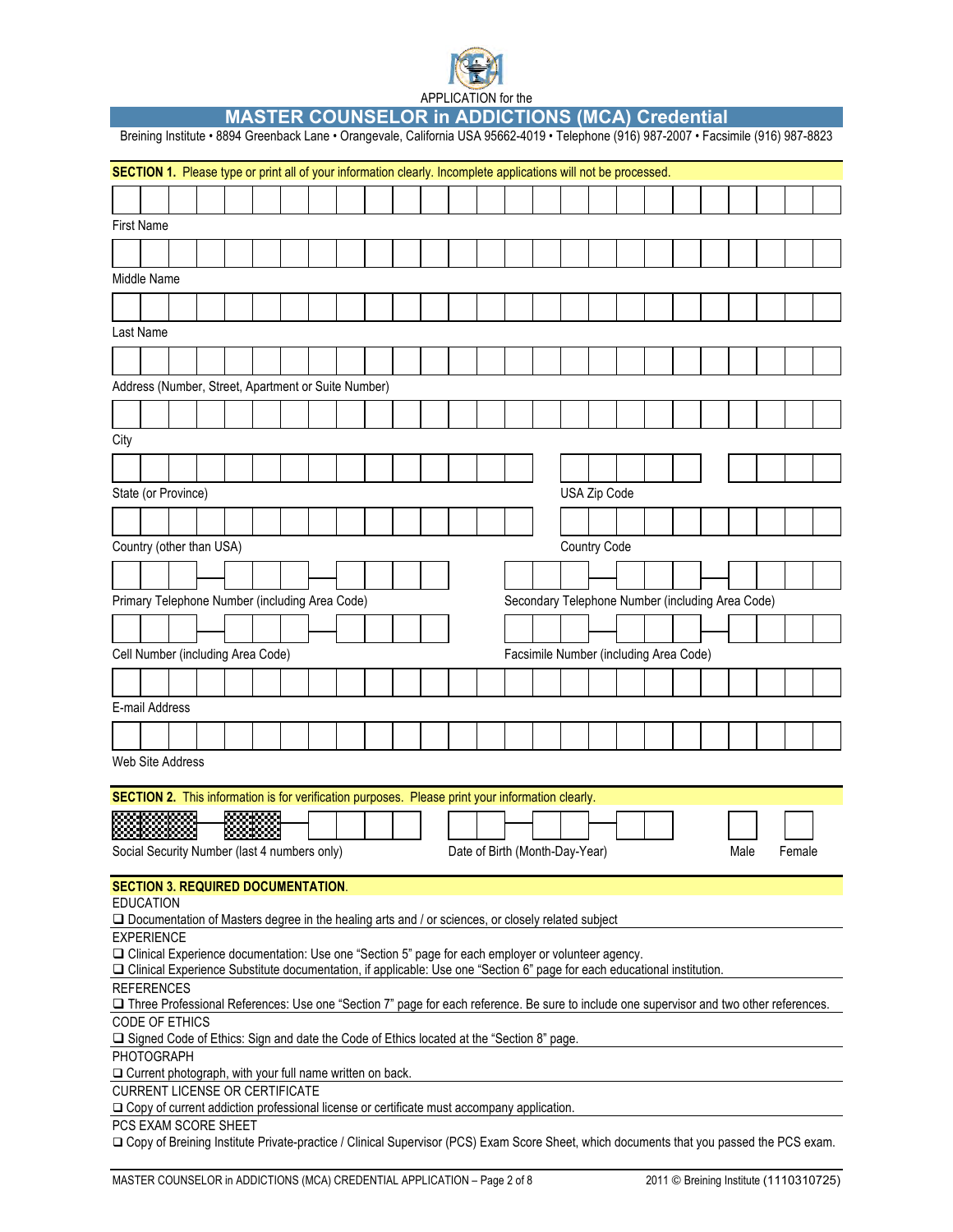| <b>SECTION 4. DEGREE(s)</b> | Please identify the degree(s) that you received in the healing arts or related field, as well as the institution from which you obtained the degree.<br>You will also need to provide a copy of or official transcripts of the degree to Breining Institute, with this application. |              |                |
|-----------------------------|-------------------------------------------------------------------------------------------------------------------------------------------------------------------------------------------------------------------------------------------------------------------------------------|--------------|----------------|
| <b>Name of Institution</b>  | Degree(s)                                                                                                                                                                                                                                                                           | <b>Units</b> | Date completed |
|                             |                                                                                                                                                                                                                                                                                     |              |                |
|                             |                                                                                                                                                                                                                                                                                     |              |                |
|                             |                                                                                                                                                                                                                                                                                     |              |                |
|                             |                                                                                                                                                                                                                                                                                     |              |                |
|                             |                                                                                                                                                                                                                                                                                     |              |                |
|                             |                                                                                                                                                                                                                                                                                     |              |                |
|                             |                                                                                                                                                                                                                                                                                     |              |                |

THE REMAINDER OF THIS PAGE IS PURPOSEFULLY BLANK.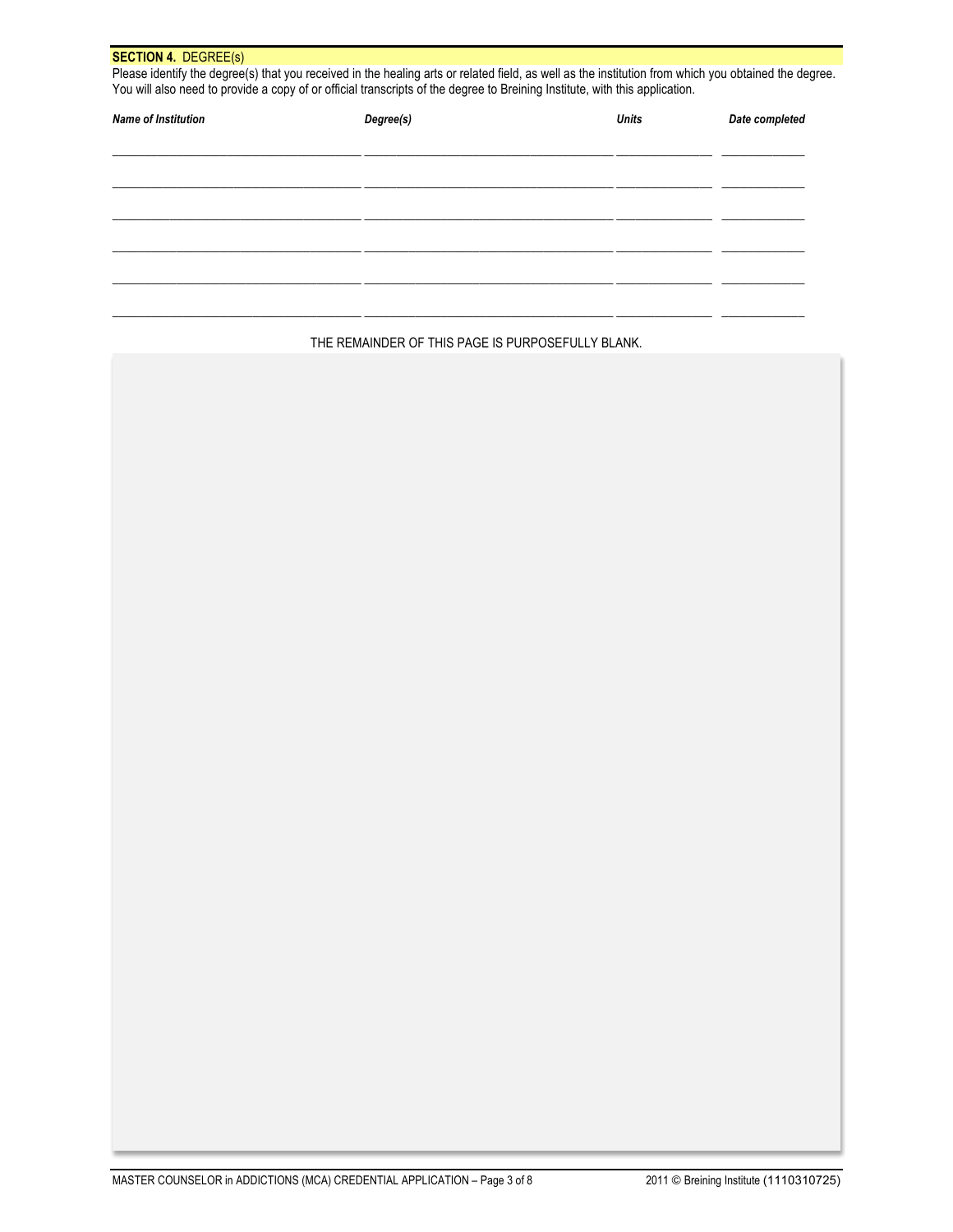### **SECTION 5.** CLINICAL EXPERIENCE (**please duplicate this page for each different employer or volunteer agency**)

• You will need to document 6,000 hours (three years) of clinical experience as a counselor and/or supervisor.

• You may **substitute up to 4,000 hours of your clinical experience** with experience teaching in an AOD program (see **Section 6**).

| <b>Applicant Name</b>                                 |                                                     |                  |  |  |  |  |  |  |  |  |  |  |  |                                                            |  |              |  |  |  |  |  |
|-------------------------------------------------------|-----------------------------------------------------|------------------|--|--|--|--|--|--|--|--|--|--|--|------------------------------------------------------------|--|--------------|--|--|--|--|--|
|                                                       |                                                     |                  |  |  |  |  |  |  |  |  |  |  |  |                                                            |  |              |  |  |  |  |  |
|                                                       |                                                     |                  |  |  |  |  |  |  |  |  |  |  |  |                                                            |  |              |  |  |  |  |  |
| Your Title or Position with the Agency / Organization |                                                     |                  |  |  |  |  |  |  |  |  |  |  |  |                                                            |  |              |  |  |  |  |  |
|                                                       |                                                     |                  |  |  |  |  |  |  |  |  |  |  |  |                                                            |  |              |  |  |  |  |  |
| Name of Supervisor                                    |                                                     |                  |  |  |  |  |  |  |  |  |  |  |  |                                                            |  |              |  |  |  |  |  |
|                                                       |                                                     |                  |  |  |  |  |  |  |  |  |  |  |  |                                                            |  |              |  |  |  |  |  |
| Title / Position of Supervisor                        |                                                     |                  |  |  |  |  |  |  |  |  |  |  |  |                                                            |  |              |  |  |  |  |  |
|                                                       |                                                     |                  |  |  |  |  |  |  |  |  |  |  |  |                                                            |  |              |  |  |  |  |  |
|                                                       |                                                     |                  |  |  |  |  |  |  |  |  |  |  |  |                                                            |  |              |  |  |  |  |  |
| Agency / Organization                                 |                                                     |                  |  |  |  |  |  |  |  |  |  |  |  |                                                            |  |              |  |  |  |  |  |
|                                                       |                                                     |                  |  |  |  |  |  |  |  |  |  |  |  |                                                            |  |              |  |  |  |  |  |
|                                                       | Address (Number, Street, Apartment or Suite Number) |                  |  |  |  |  |  |  |  |  |  |  |  |                                                            |  |              |  |  |  |  |  |
|                                                       |                                                     |                  |  |  |  |  |  |  |  |  |  |  |  |                                                            |  |              |  |  |  |  |  |
| City                                                  |                                                     |                  |  |  |  |  |  |  |  |  |  |  |  |                                                            |  |              |  |  |  |  |  |
|                                                       |                                                     |                  |  |  |  |  |  |  |  |  |  |  |  |                                                            |  |              |  |  |  |  |  |
| State (or Province)                                   |                                                     |                  |  |  |  |  |  |  |  |  |  |  |  |                                                            |  | USA Zip Code |  |  |  |  |  |
|                                                       |                                                     |                  |  |  |  |  |  |  |  |  |  |  |  |                                                            |  |              |  |  |  |  |  |
|                                                       |                                                     |                  |  |  |  |  |  |  |  |  |  |  |  |                                                            |  |              |  |  |  |  |  |
| Country (other than USA)                              |                                                     |                  |  |  |  |  |  |  |  |  |  |  |  |                                                            |  | Country Code |  |  |  |  |  |
|                                                       |                                                     |                  |  |  |  |  |  |  |  |  |  |  |  |                                                            |  |              |  |  |  |  |  |
| Agency's Main Telephone Number (including Area Code)  |                                                     |                  |  |  |  |  |  |  |  |  |  |  |  | Supervisor's Direct Telephone Number (including Area Code) |  |              |  |  |  |  |  |
|                                                       |                                                     |                  |  |  |  |  |  |  |  |  |  |  |  |                                                            |  |              |  |  |  |  |  |
| E-mail Address                                        |                                                     |                  |  |  |  |  |  |  |  |  |  |  |  |                                                            |  |              |  |  |  |  |  |
|                                                       |                                                     |                  |  |  |  |  |  |  |  |  |  |  |  |                                                            |  |              |  |  |  |  |  |
|                                                       |                                                     | Wah Sita Address |  |  |  |  |  |  |  |  |  |  |  |                                                            |  |              |  |  |  |  |  |

Web Site Address

#### **Dates and hours associated with AOD and/or supervisor activities within this organization (full time equals 2,000 hours per year):**

| $\sim$ |    |    |  |
|--------|----|----|--|
|        | ea | ca |  |

\_\_\_\_\_\_\_\_\_\_\_\_\_\_\_\_\_\_\_\_\_\_\_\_\_\_\_\_\_\_\_\_\_\_\_\_\_\_\_\_\_\_\_\_\_\_\_\_\_\_\_\_\_\_\_\_\_\_\_\_\_\_\_\_\_\_\_\_\_\_\_\_\_\_\_\_\_\_\_\_\_\_\_\_\_\_\_\_\_\_\_\_\_\_\_\_\_\_\_\_\_\_\_\_\_\_\_\_\_\_\_\_\_\_

\_\_\_\_\_\_\_\_\_\_\_\_\_\_\_\_\_\_\_\_\_\_\_\_\_\_\_\_\_\_\_\_\_\_\_\_\_\_\_\_\_\_\_\_\_\_\_\_\_\_\_\_\_\_\_\_\_\_\_\_\_\_\_\_\_\_\_\_\_\_\_\_\_\_\_\_\_\_\_\_\_\_\_\_\_\_\_\_\_\_\_\_\_\_\_\_\_\_\_\_\_\_\_\_\_\_\_\_\_\_\_\_\_\_

\_\_\_\_\_\_\_\_\_\_\_\_\_\_\_\_\_\_\_\_\_\_\_\_\_\_\_\_\_\_\_\_\_\_\_\_\_\_\_\_\_\_\_\_\_\_\_\_\_\_\_\_\_\_\_\_\_\_\_\_\_\_\_\_\_\_\_\_\_\_\_\_\_\_\_\_\_\_\_\_\_\_\_\_\_\_\_\_\_\_\_\_\_\_\_\_\_\_\_\_\_\_\_\_\_\_\_\_\_\_\_\_\_\_

**Job Description:**

#### **Attestation of Agency / Organization Representative: I attest the above information is true and correct.**

Printed name of Agency Representative **System State State State State State State** Signature State State State Date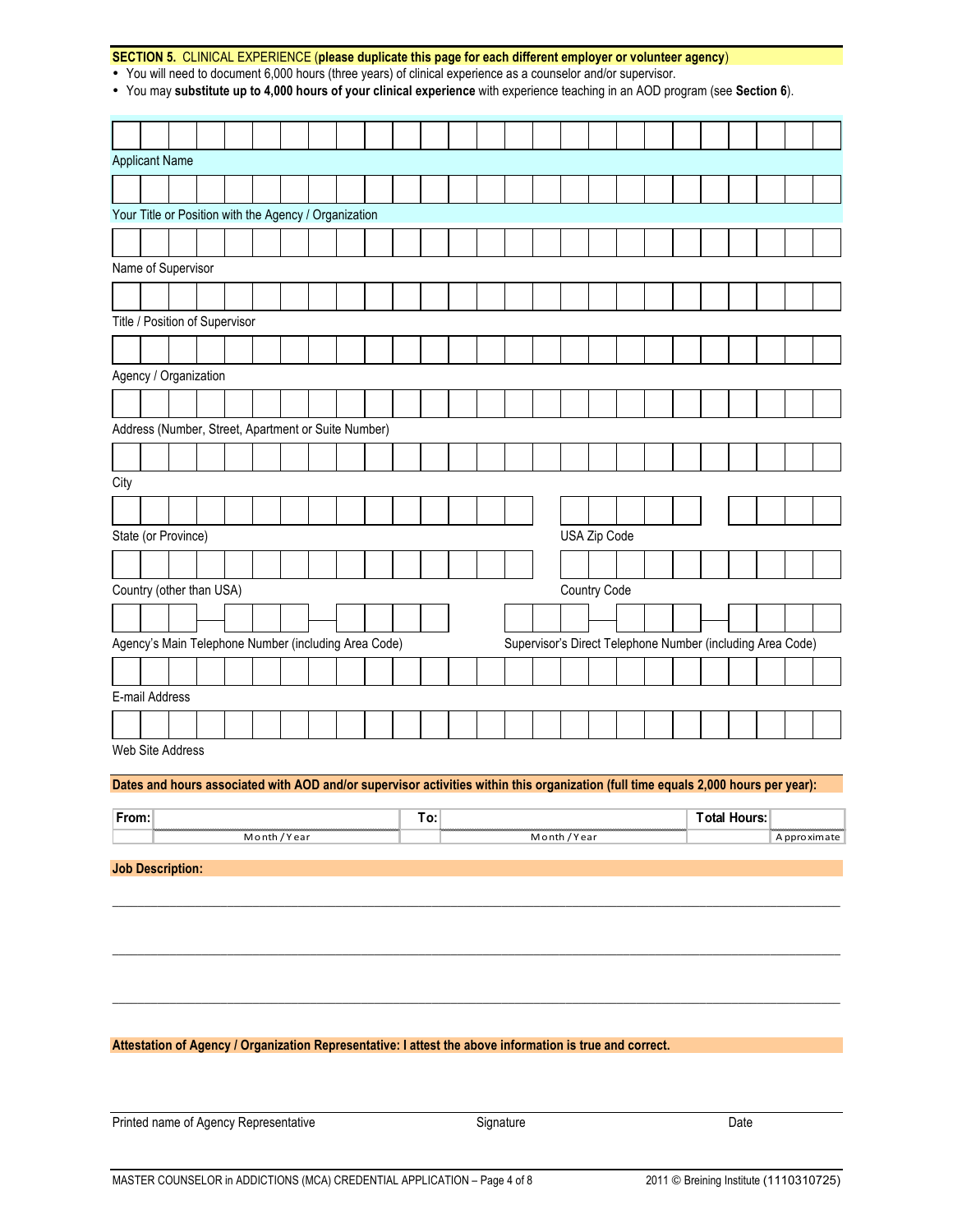| SECTION 6. CLINICAL EXPERIENCE SUBSTITUTE (please duplicate this page for each different educational institution)                                 |
|---------------------------------------------------------------------------------------------------------------------------------------------------|
| Complete this section if you are seeking to substitute or supplement the Clinical Experience requirement (identified in Section 5) with your      |
| experience teaching a course or courses within the healing arts or related field at an approved or accredited institution of higher learning. You |
| may substitute ten (10) hours of Clinical Experience for each hour of class that you have taught. (PLEASE NOTE: MUST HAVE A MINIMUM               |
| OF 2,000 HOURS – or 1 YEAR – OF ACTUAL CLINICAL EXPERIENCE AS A COUNSELOR AND/OR SUPERVISOR.)                                                     |

|                | <b>Applicant Name</b>                                     |  |  |  |  |  |                                                            |  |              |  |  |  |  |
|----------------|-----------------------------------------------------------|--|--|--|--|--|------------------------------------------------------------|--|--------------|--|--|--|--|
|                |                                                           |  |  |  |  |  |                                                            |  |              |  |  |  |  |
|                | Your Title or Position at Educational Institution         |  |  |  |  |  |                                                            |  |              |  |  |  |  |
|                |                                                           |  |  |  |  |  |                                                            |  |              |  |  |  |  |
|                | Name of Supervisor or Department Head                     |  |  |  |  |  |                                                            |  |              |  |  |  |  |
|                |                                                           |  |  |  |  |  |                                                            |  |              |  |  |  |  |
|                | Title / Position of Supervisor or Department Head         |  |  |  |  |  |                                                            |  |              |  |  |  |  |
|                |                                                           |  |  |  |  |  |                                                            |  |              |  |  |  |  |
|                | <b>Educational Institution</b>                            |  |  |  |  |  |                                                            |  |              |  |  |  |  |
|                |                                                           |  |  |  |  |  |                                                            |  |              |  |  |  |  |
|                | Address (Number, Street, Apartment or Suite Number)       |  |  |  |  |  |                                                            |  |              |  |  |  |  |
|                |                                                           |  |  |  |  |  |                                                            |  |              |  |  |  |  |
| City           |                                                           |  |  |  |  |  |                                                            |  |              |  |  |  |  |
|                |                                                           |  |  |  |  |  |                                                            |  |              |  |  |  |  |
|                | State (or Province)                                       |  |  |  |  |  |                                                            |  | USA Zip Code |  |  |  |  |
|                |                                                           |  |  |  |  |  |                                                            |  |              |  |  |  |  |
|                | Country (other than USA)                                  |  |  |  |  |  |                                                            |  | Country Code |  |  |  |  |
|                |                                                           |  |  |  |  |  |                                                            |  |              |  |  |  |  |
|                | Institution's Main Telephone Number (including Area Code) |  |  |  |  |  | Supervisor's Direct Telephone Number (including Area Code) |  |              |  |  |  |  |
|                |                                                           |  |  |  |  |  |                                                            |  |              |  |  |  |  |
| E-mail Address |                                                           |  |  |  |  |  |                                                            |  |              |  |  |  |  |
|                |                                                           |  |  |  |  |  |                                                            |  |              |  |  |  |  |

Web Site Address

### **Course Name(s) dates, and hours taught at this institution:**

| Course Title(s) |       | Dates that course(s) were taught           |                                      | Hours / class   Total classes |                                       | Total hours |
|-----------------|-------|--------------------------------------------|--------------------------------------|-------------------------------|---------------------------------------|-------------|
|                 | From: |                                            |                                      |                               |                                       |             |
|                 | From: | Τo                                         |                                      |                               |                                       |             |
|                 | From: | Т٥                                         | ---------------------------          | <u></u>                       |                                       |             |
|                 | From: | To:                                        |                                      |                               |                                       |             |
|                 | From: | ,,,,,,,,,,,,,,,,,,,,,,,,,,,,,,,,,,,,<br>١o | ,,,,,,,,,,,,,,,,,,,,,,,,,,,,,,,,,,,, | <u>inaannannannan</u>         | ,,,,,,,,,,,,,,,,,,,,,,,,,,,,,,,       |             |
|                 | From: | Τo                                         |                                      |                               | ,,,,,,,,,,,,,,,,,,,,,,,,,,,,,,,,,,,,, |             |

### **Attestation of Educational Institution Representative: I attest the above information is true and correct.**

| Printed name of Institution Representative | Signature | Date |
|--------------------------------------------|-----------|------|
|                                            |           |      |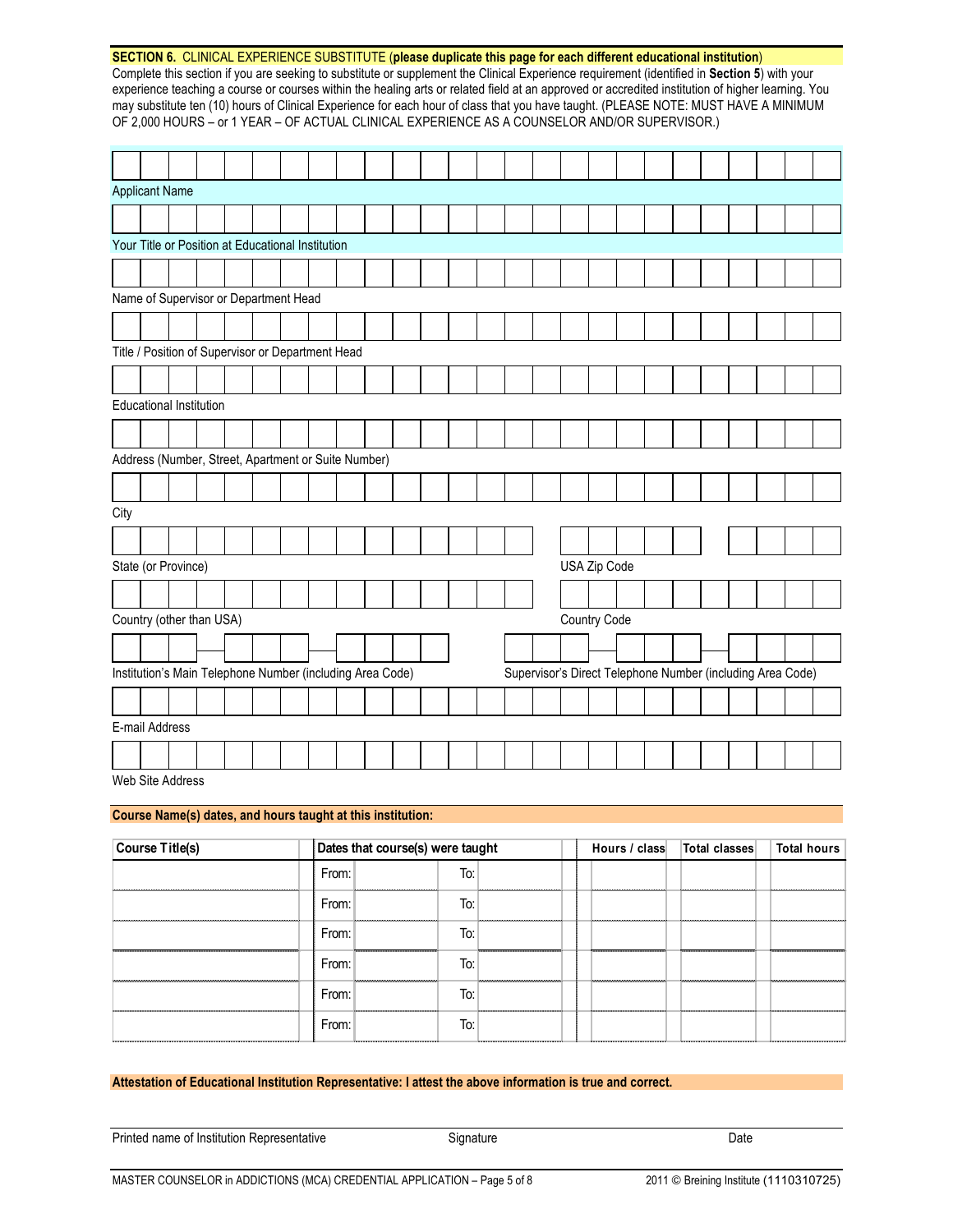|                |                | SECTION 7. PROFESSIONAL REFERENCES (please duplicate this page for each reference)                                                                                                                                            |  |  |  |  |  |                                                           |              |  |  |  |  |  |
|----------------|----------------|-------------------------------------------------------------------------------------------------------------------------------------------------------------------------------------------------------------------------------|--|--|--|--|--|-----------------------------------------------------------|--------------|--|--|--|--|--|
|                |                | A total of three references from professionals in the field of addictions who can attest to your proficiency in the field:                                                                                                    |  |  |  |  |  |                                                           |              |  |  |  |  |  |
| $\bullet$<br>٠ |                | One reference must be from a supervisor of your work, or from a colleague in the healing arts field; AND<br>Two references must be from professionals in the general field of addictions, who know of your work in the field. |  |  |  |  |  |                                                           |              |  |  |  |  |  |
|                |                |                                                                                                                                                                                                                               |  |  |  |  |  |                                                           |              |  |  |  |  |  |
|                |                |                                                                                                                                                                                                                               |  |  |  |  |  |                                                           |              |  |  |  |  |  |
|                |                |                                                                                                                                                                                                                               |  |  |  |  |  |                                                           |              |  |  |  |  |  |
|                |                | <b>Applicant Name</b>                                                                                                                                                                                                         |  |  |  |  |  |                                                           |              |  |  |  |  |  |
|                |                |                                                                                                                                                                                                                               |  |  |  |  |  |                                                           |              |  |  |  |  |  |
|                |                | Name of Professional Reference                                                                                                                                                                                                |  |  |  |  |  |                                                           |              |  |  |  |  |  |
|                |                |                                                                                                                                                                                                                               |  |  |  |  |  |                                                           |              |  |  |  |  |  |
|                |                | Relationship of Professional Reference to Applicant (Supervisor, Colleague or Addiction Professional)                                                                                                                         |  |  |  |  |  |                                                           |              |  |  |  |  |  |
|                |                |                                                                                                                                                                                                                               |  |  |  |  |  |                                                           |              |  |  |  |  |  |
|                |                |                                                                                                                                                                                                                               |  |  |  |  |  |                                                           |              |  |  |  |  |  |
|                |                | Title / Position of Reference                                                                                                                                                                                                 |  |  |  |  |  |                                                           |              |  |  |  |  |  |
|                |                |                                                                                                                                                                                                                               |  |  |  |  |  |                                                           |              |  |  |  |  |  |
|                |                | Agency / Organization                                                                                                                                                                                                         |  |  |  |  |  |                                                           |              |  |  |  |  |  |
|                |                |                                                                                                                                                                                                                               |  |  |  |  |  |                                                           |              |  |  |  |  |  |
|                |                | Address (Number, Street, Apartment or Suite Number)                                                                                                                                                                           |  |  |  |  |  |                                                           |              |  |  |  |  |  |
|                |                |                                                                                                                                                                                                                               |  |  |  |  |  |                                                           |              |  |  |  |  |  |
|                |                |                                                                                                                                                                                                                               |  |  |  |  |  |                                                           |              |  |  |  |  |  |
| City           |                |                                                                                                                                                                                                                               |  |  |  |  |  |                                                           |              |  |  |  |  |  |
|                |                |                                                                                                                                                                                                                               |  |  |  |  |  |                                                           |              |  |  |  |  |  |
|                |                | State (or Province)                                                                                                                                                                                                           |  |  |  |  |  |                                                           | USA Zip Code |  |  |  |  |  |
|                |                |                                                                                                                                                                                                                               |  |  |  |  |  |                                                           |              |  |  |  |  |  |
|                |                | Country (other than USA)                                                                                                                                                                                                      |  |  |  |  |  |                                                           | Country Code |  |  |  |  |  |
|                |                |                                                                                                                                                                                                                               |  |  |  |  |  |                                                           |              |  |  |  |  |  |
|                |                |                                                                                                                                                                                                                               |  |  |  |  |  |                                                           |              |  |  |  |  |  |
|                |                | Agency's Main Telephone Number (including Area Code)                                                                                                                                                                          |  |  |  |  |  | Reference's Direct Telephone Number (including Area Code) |              |  |  |  |  |  |
|                |                |                                                                                                                                                                                                                               |  |  |  |  |  |                                                           |              |  |  |  |  |  |
|                | E-mail Address |                                                                                                                                                                                                                               |  |  |  |  |  |                                                           |              |  |  |  |  |  |
|                |                |                                                                                                                                                                                                                               |  |  |  |  |  |                                                           |              |  |  |  |  |  |
|                |                | Web Site Address                                                                                                                                                                                                              |  |  |  |  |  |                                                           |              |  |  |  |  |  |
|                |                |                                                                                                                                                                                                                               |  |  |  |  |  |                                                           |              |  |  |  |  |  |
|                |                | Please explain why you believe that the Applicant should be awarded the Master Counselor in Addictions (MCA) Credential:                                                                                                      |  |  |  |  |  |                                                           |              |  |  |  |  |  |
|                |                |                                                                                                                                                                                                                               |  |  |  |  |  |                                                           |              |  |  |  |  |  |
|                |                |                                                                                                                                                                                                                               |  |  |  |  |  |                                                           |              |  |  |  |  |  |
|                |                |                                                                                                                                                                                                                               |  |  |  |  |  |                                                           |              |  |  |  |  |  |

Printed name of Professional Reference Signature Signature Signature Date

\_\_\_\_\_\_\_\_\_\_\_\_\_\_\_\_\_\_\_\_\_\_\_\_\_\_\_\_\_\_\_\_\_\_\_\_\_\_\_\_\_\_\_\_\_\_\_\_\_\_\_\_\_\_\_\_\_\_\_\_\_\_\_\_\_\_\_\_\_\_\_\_\_\_\_\_\_\_\_\_\_\_\_\_\_\_\_\_\_\_\_\_\_\_\_\_\_\_\_\_\_\_\_\_\_\_\_\_\_\_\_\_\_\_

\_\_\_\_\_\_\_\_\_\_\_\_\_\_\_\_\_\_\_\_\_\_\_\_\_\_\_\_\_\_\_\_\_\_\_\_\_\_\_\_\_\_\_\_\_\_\_\_\_\_\_\_\_\_\_\_\_\_\_\_\_\_\_\_\_\_\_\_\_\_\_\_\_\_\_\_\_\_\_\_\_\_\_\_\_\_\_\_\_\_\_\_\_\_\_\_\_\_\_\_\_\_\_\_\_\_\_\_\_\_\_\_\_\_

\_\_\_\_\_\_\_\_\_\_\_\_\_\_\_\_\_\_\_\_\_\_\_\_\_\_\_\_\_\_\_\_\_\_\_\_\_\_\_\_\_\_\_\_\_\_\_\_\_\_\_\_\_\_\_\_\_\_\_\_\_\_\_\_\_\_\_\_\_\_\_\_\_\_\_\_\_\_\_\_\_\_\_\_\_\_\_\_\_\_\_\_\_\_\_\_\_\_\_\_\_\_\_\_\_\_\_\_\_\_\_\_\_\_

\_\_\_\_\_\_\_\_\_\_\_\_\_\_\_\_\_\_\_\_\_\_\_\_\_\_\_\_\_\_\_\_\_\_\_\_\_\_\_\_\_\_\_\_\_\_\_\_\_\_\_\_\_\_\_\_\_\_\_\_\_\_\_\_\_\_\_\_\_\_\_\_\_\_\_\_\_\_\_\_\_\_\_\_\_\_\_\_\_\_\_\_\_\_\_\_\_\_\_\_\_\_\_\_\_\_\_\_\_\_\_\_\_\_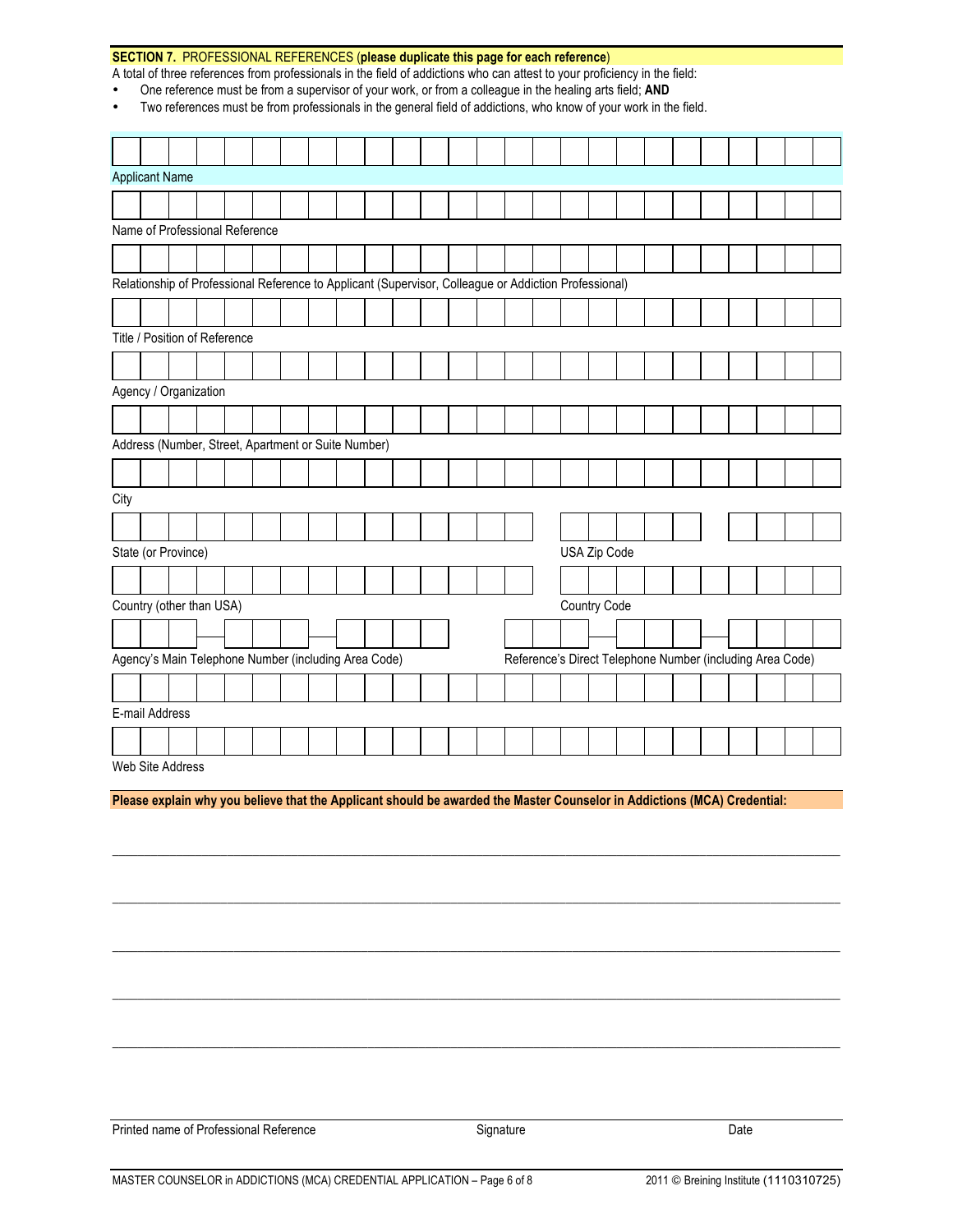

**Master Counselor in Addictions (MCA) Credential**

# **CODE OF ETHICS**

As a Master Counselor in Addictions (MCA), I will comply with this Code of Ethics and do affirm:

- $\Box$  That my primary goal is recovery for the client and the client's family.
- $\Box$  That I have a total commitment to provide the highest quality of care to those who seek my professional services. That I shall not provide services beyond the terms and conditions of my professional certifications and/or licenses.
- $\Box$  That I shall evidence a genuine interest in all my clients, and do hereby dedicate myself to the best interest of my clients and to help them help themselves.
- $\Box$  That I shall maintain at all times an objective, professional relationship with all of my clients. I shall not engage in social or business relationships with my clients for my personal gain.
- $\Box$  That I shall be willing to recognize when it is in the best interests of my clients to release and refer them to another program or another helping individual.
- $\Box$  That I shall adhere to the Rule of Confidentiality with regard to all records, material and knowledge concerning my client, and shall protect his/her rights to confidentiality in accord with Code of Federal Regulations, Title 42 sections 2.1 through 2.67(1) and any other applicable regulations.
- $\Box$  That I shall cooperate with complaint investigation and supply information requested during such complaint investigations, subject to the confidentiality provisions cited above.
- $\Box$  That I shall not in any way discriminate between clients or fellow professionals on the basis of race, religion, age, gender, disability, national ancestry, sexual orientation or economic condition.
- $\Box$  That I shall respect the rights and views of my fellow Registered Addiction Specialists and other professionals. I will not verbally, physically or sexually harass, threaten, or abuse any program participant, patient, client or fellow addiction professional.
- $\Box$  That I shall maintain respect for institutional policies and management within agencies, and will take the initiative toward improvement of such policies and management when it will better serve the interests of my clients.
- $\Box$  That I have a continuing commitment to assess my own personal strengths, limitations, biases and effectiveness.
- $\Box$  That I shall continuously strive for self-improvement and professional growth through further education and training.
- $\Box$  That I have an individual responsibility for my own conduct in all areas, including, but not limited to, the use of mood-altering drugs. I shall not provide counseling or education services while under the influence of any amount of alcohol or illicit drugs (not including drugs or medication prescribed by a physician or other person authorized to prescribe drugs, used in the dosage and frequency prescribed; nor including over-the-counter medications used in the dosage and frequency described on the box, bottle or package insert).
- $\Box$  That I have an individual responsibility for myself in regard to sexual conduct and/or contact with clients, and shall not engage in sexual conduct with current program participants, patients or clients.
- $\Box$  These things I pledge to my professional peers and to my client.
- $\Box$  I hereby pledge to comply with this Code of Ethics, as well as to comply with a consistent code of conduct that may be applicable to a recovery or treatment program with which I may be affiliated.

Print name **Signature** Signature **Community Community Community Community** Date Date